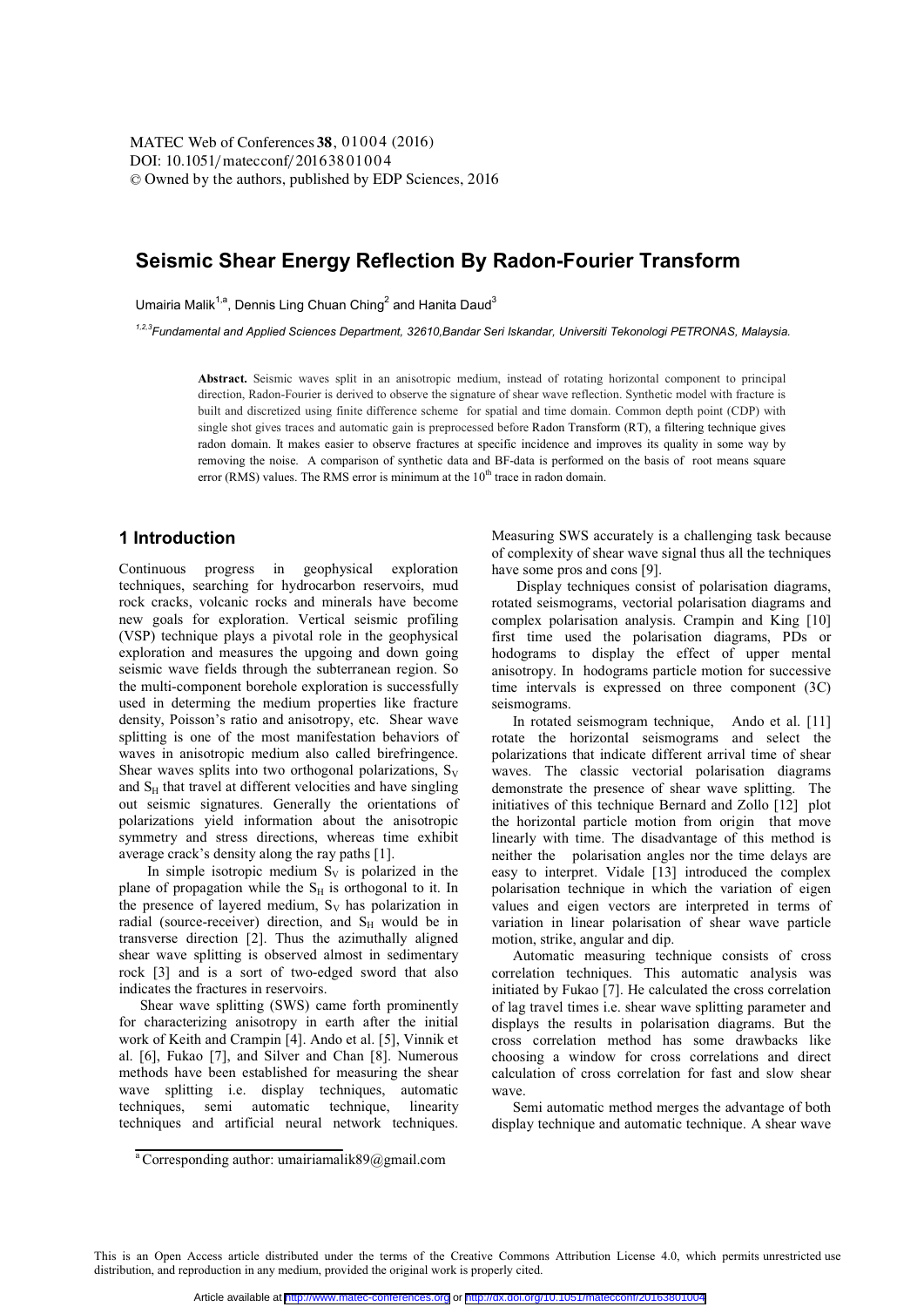polarisation is estimated automatically and an expert system picks the arrival time which gives the initial measurement for visual adjustment [14].

Linearity techniques comprise aspect ratio method, linearity interval method, singular covariance matrix technique and singular value decomposition method Sequentially rotating the seismograms for  $(SVD)$ . maximum linearity is called aspect ratio method by Shih et al. [15]. In aspect ratio method, possible fast and slow shear wave particle motion is projected onto orthogonal axes. This technique fails when the time delay between fast and slow shear wave is small. Aster et al.[16] selects the linearity interval by the magnitude of linearity vector in the direction of largest eigen value of variance matrix. Silver and Chan [17] propose the singular covariance matrix technique on the basis of complex polarisation technique of Vidale [13]. The non-zero eigen values are used for estimating the polarizations and time delays separately. This technique is robust for low frequency arrivals in the upper mantle however; it is less practical in the crust where the SWS is highly variable. In order to detect the hydrocarbon reservoirs from a borehole data [18] uses this technique for measuring the SWS automatically. An orthogonal matrix of three-component (3C) seismograms is decomposed into preferred polarisation with the aid of single value decomposition by [19]. The lag cross correlation method helps to find time delay between fast and slow shear wave. Although in the presence of noise this method gives appropriate results but hasn't been used widely.

Artificial neural network (ANN) techniques can also be used for the recognition of highly non-linear shear wave splitting behavior as observed by [20]. But ANN techniques don't provide sufficient evidence for shear wave splitting.

An industry standard, Radon transform (RT) has been attracted a lot of attention from last two decades. Radon transform, introduced by Johann Radon in 1917, is a mathematical basis for determining the structural properties of projected objects such as CT (computed tomography) scans and in magnetic resonance imaging (MRI) and variety of other radiological imaging techniques [21]. RT has been applied in a variety of fields like X-ray transmission computed tomography (TCT) or emission computed tomography (ECT), for prototype reconstruction problem, ultrasonic computed tomography (UCT), astronomy, reconstruction problem in electron microscopy, nuclear magnetic resonance (NMR), optics, micro crack detection and geophysics (seismology) [22].

Several applications of RT depict its importance in seismic data processing. RT can effectively remove random or correlated noise, enrich signal clarity and simultaneously constrain travel time and ray angles, while the inversion of RT is beneficial for phase isolation and spatial interpolation during the data reconstruction.

In seismic exploration, attenuations of unwanted events like surface waves and multiple compose a serious problem. The solution of this problem is move-out methods or curvature difference between unwanted events and the event of interest. But now RT is one of the solutions that helps not only to resolve these unwanted events by using the; linear (slant stack),

parabolic (beam forming), hyperbolic (fan filtration) and generalized  $(\tau$ -*p* transform) but also for shear wave reflections from mantle interfaces, known as SS precursors phenomenon [23].

Near surface vertical shear wave profile is attained by using the Multichannel Analysis of Surface Waves (MASW). One of the important steps in MASW is to produce an image of dispersive image of energy in the frequency domain, so the dispersion curves can be obtained by picking peaks of dispersion energy. A high resolution linear radon transforms (LRT) is accomplished for Rayleigh waves energy, one of the surface waves. A differentiation of images of dispersion energy taken from real and synthetic data proves the preeminence of LRT as compare to slant stacking algorithm [24].

The ultimate target of seismic exploration is to generate the accurate images of subsurface to clearly investigate the hydrocarbon reservoirs. From the last 15 years Vertical Seismic Profile (VSP) surveys have been used for mapping fractures and fracture zones [25].

In VSP sources are placed on the surface while the receivers are placed vertically in the borehole at various known depths. VSP surveys are classified according to their geometry which is determined by source offset, borehole trajectory and receiver array depth. These geometeries find out dip range of interfaces and subsurface volume [26].

The elastic waves are propagated into lithosphere and anisotropy of mantle transition zone is found to split into two orthogonally polarized shear waves,  $S_H$  and  $S_V$ . Shear wave splitting can give information about the salient points of anisotropy. However, the interaction of shear waves with subsurface structure is often complicated. Although fractures in hydrocarbon reservoirs are usually sub vertical. In case of zero-offset VSP most of the compressional energy comes in vertical component and horizontal components contain the shear and mode converted shear energy. Shear waves are recorded by using the receivers in borehole with zero-offset geometry and are not likely to travel vertically. So in this scenario measuring and interpreting the shear wave reflection is a non-trivial problem. A new approach Radon-Fourier transform (RFT) is proposed to measure the shear wave reflection by using the vertical component energy.

# 2 Methodology

The inhomogenity of earth proves that the elastic properties will change with depth. Seismic method employs the propagation of waves throughout the earth to locate the stratigraphy and structures. In exploration seismology, understanding of wave propagation is an important point and hence seismic modeling is an important tool [27]. Seismic modeling plays a crucial role in data acquisition, processing, interpretation and reservoir characterization. Synthetic seismograms should be generated in a process, called Forward Modeling for the validation of interpreted earth model out of seismic data. The seismic wave equations contain spatial and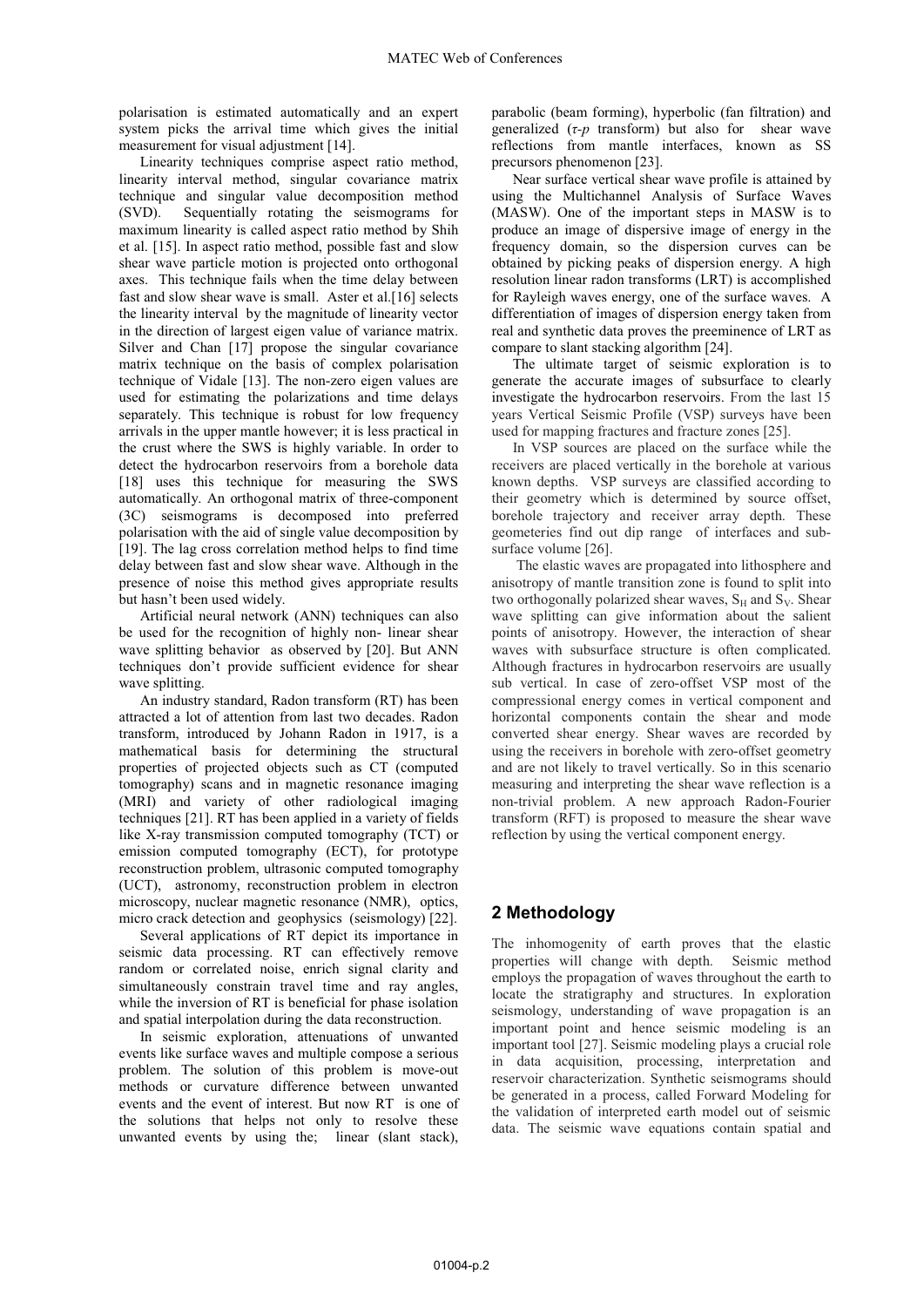temporal derivatives are used to describe the seismic wave propagation in the subsurface. Different numerical methods are available to solve these wave equations. Some of the methods are: finite difference method, finite element method, boundary integral, pseudo-spectral, pseudo-element method, as well as Gaussian beam and Kirchhoff methods. Each method has its own assumptions, its appropriateness to problem and associated mathematical rigor [28]. Finite difference (FD) method is one of the most common methods and is theoretically based on the Taylor series expansion [27]. It discretizes the wave equation on a grid. Spatial derivatives are replaced by FD operator with neighboring points. The discretization of wave field is done in time domain, and wavefield for next step is calculated in general by using a Taylor series expansion.

#### **3 Mathematical Models and Solutions**

The 2D elastic wave equation in an isotropic medium  $\lceil 29 \rceil$  is

$$
\rho \frac{\partial^2 u_i}{\partial t^2} = \frac{\partial \tau_{ij}}{\partial x_j} + F_i \tag{1}
$$

Where  $u_i$  are particle displacements in two directions,  $(u_{\gamma}, u_{\gamma})$ . For seismic waves they are typically known as radial and vertical components, respectively. Further  $\tau_{ij}$ is stress tensor,  $\rho$  is density, t is time and  $F_i$  is body force which is usually zero except for particular source. Therefore

$$
\rho \frac{\partial^2 u_i}{\partial t^2} = \frac{\partial \tau_{ij}}{\partial x_j} \tag{2}
$$

Where 
$$
\tau_{ij} = C_{ijkl} \epsilon_{kl}
$$
(3)  

$$
C_{ijkl} = \lambda \delta_{ij} \delta_{kl} + \mu (\delta_{ik} \delta_{il} + \delta_{il} \delta_{ik})
$$
(4)

$$
\mu_{ijkl} = \Lambda o_{ij} o_{kl} + \mu (o_{ik} o_{jl} + o_{il} o_{jk}) \tag{4}
$$

$$
\delta_{ij} = \begin{cases}\n1 > 0 < i - j \\
0 & \text{for } i \neq j\n\end{cases}
$$
\n
$$
\epsilon_{ij} = \frac{1}{2} \left( \frac{\partial u_i}{\partial x_j} + \frac{\partial u_j}{\partial x_i} \right)
$$
\n
$$
\tag{6}
$$

The constitutive relation between stress and strain tensor is represented in equation (3) in which  $\varepsilon_{kl}$  is a strain tensor and  $C_{ijkl}$  is an elastic constant. Further consists of Lame parameters  $\lambda$ ,  $\mu$  and Knonecker delta function  $\delta_{ij}$ . Equation (6) represents the relation of displacement and strain. So the differential equations for 2D seismic wave propagation are as follows :

$$
\rho \frac{\partial u_x}{\partial t} = \frac{\partial \tau_{xx}}{\partial x} + \frac{\partial \tau_{xz}}{\partial z}
$$
(7)

$$
\rho \frac{\partial u_z}{\partial t} = \frac{\partial v_{xz}}{\partial x} + \frac{\partial v_{zz}}{\partial z}
$$
(8)

Where 
$$
\tau_{xx} = (\lambda + 2\mu) \frac{\partial u_x}{\partial x} + \lambda \frac{\partial u_z}{\partial z}
$$
 (9)  
 $\tau = (\lambda + 2\mu) \frac{\partial u_z}{\partial z} + \lambda \frac{\partial u_x}{\partial z}$  (10)

$$
u_{ZZ} = (\lambda + 2\mu) \frac{\partial}{\partial z} + \lambda \frac{\partial}{\partial x}
$$
(10)  

$$
u_{Z} = u \left( \frac{\partial u_{x}}{\partial x} + \frac{\partial u_{z}}{\partial x} \right)
$$
(11)

$$
\tau_{xz} = \mu \left( \frac{z}{\partial z} + \frac{z}{\partial x} \right)
$$
 (11)  
By these equations are solved for particular

Typically these equations are solved for particular velocities as  $u = \frac{\partial u_x}{\partial t}$ ,  $v = \frac{\partial u_z}{\partial t}$  and then the system is transformed into first order hyperbolic system as follows:

$$
\frac{\partial u}{\partial t} = c \left( \frac{\partial \tau_{xx}}{\partial x} + \frac{\partial \tau_{xz}}{\partial z} \right) \tag{12}
$$

$$
\frac{\partial v}{\partial t} = c \left( \frac{\partial \tau_{xz}}{\partial x} + \frac{\partial \tau_{zz}}{\partial z} \right) \tag{13}
$$

$$
\frac{\partial \tau_{xx}}{\partial t} = (\lambda + 2\mu) \frac{\partial u}{\partial x} + \lambda \frac{\partial v}{\partial z}
$$
(14)

$$
\frac{\partial u_{xz}}{\partial t} = \mu \left( \frac{\partial u}{\partial x} + \frac{\partial v}{\partial z} \right) \tag{15}
$$

$$
\frac{\partial^2 z}{\partial t} = (\lambda + 2\mu) \frac{\partial^2 z}{\partial x} + \lambda \frac{\partial^2 z}{\partial x}
$$
 (16)  
many other approximations, finite difference

 $A \in \text{for}$ method is a good method to approximate these differential equations. These differential equations are approximated by staggered grid discretization in space and time. 2D straggled grid finite difference wave propagation is as follows and  $u$  is represented as  $U$ ,  $v$  as V,  $\tau_{rr}$  as R,  $\tau_{rr}$  as S and  $\tau_{zz}$  as T.

$$
U_{i+\frac{1}{2},j}^{k+\frac{1}{2}} = U_{i+1/2,j}^{k-1/2} + c_{i+\frac{1}{2},j} \frac{\Delta t}{\Delta h} \left( R_{I+1,j}^k - R_{i,j}^k \right) +
$$
  
\n
$$
c_{i+\frac{1}{2},j} \frac{\Delta t}{\Delta h} \left( S_{i+\frac{1}{2},j+\frac{1}{2}}^k - S_{i+\frac{1}{2},j-\frac{1}{2}}^k \right) \qquad (17)
$$
  
\n
$$
V_{i,j+1/2}^{k+1/2} = V_{i,j+1/2}^{k-1/2} + c_{i,j+\frac{1}{2}} \frac{\Delta t}{\Delta h} \left( S_{i+\frac{1}{2},j+\frac{1}{2}}^k - S_{i,j+1}^k \right) + c_{i,j+\frac{1}{2}} \frac{\Delta t}{\Delta h} \left( T_{i,j+1}^k - T_{i,j}^k \right) \qquad (18)
$$

$$
1-\frac{1}{2}j+\frac{1}{2}j
$$
  
\n
$$
R_{i,j}^{k+1} = R_{i,j}^{k-1} + (\lambda + 2\mu)_{i,j} \frac{\Delta t}{\Delta h} \left( U_{i+\frac{1}{2},j}^{k+\frac{1}{2}} - U_{i+\frac{1}{2},j}^{k+\frac{1}{2}} - U_{i+\frac{1}{2},j}^{k+\frac{1}{2}} - U_{i+\frac{1}{2},j}^{k+\frac{1}{2}} - U_{i+\frac{1}{2},j}^{k+\frac{1}{2}} \right)
$$

$$
U_{i-\frac{1}{2},j}^{k+\frac{1}{2}} + \lambda_{i,j} \frac{\Delta t}{\Delta h} \left( V_{i,j+1/2}^{k+1/2} - V_{i,j-1/2}^{k+1/2} \right) \tag{19}
$$

$$
T_{i,j}^{k+1} = T_{i,j}^{k} + (\lambda + 2\mu)_{i,j} \frac{\Delta t}{\Delta h} \left( V_{i,j+\frac{1}{2}}^{k+1} - V_{i,j-\frac{1}{2}}^{k+\frac{1}{2}} \right) + \lambda_{i,j} \frac{\Delta t}{\Delta h} \left( U_{i+\frac{1}{2},j}^{k+\frac{1}{2}} - U_{i-\frac{1}{2},j}^{k+\frac{1}{2}} \right) \tag{20}
$$

$$
\begin{array}{l} S_{i+\frac{1}{2},j+\frac{1}{2}}^{k+1/2} = -S_{1+\frac{1}{2},j+1/2}^{k} + \mu_{i+\frac{1}{2},j+\frac{1}{2}} \frac{\Delta t}{\Delta h} \left( V_{i+1,j+\frac{1}{2}}^{k+\frac{1}{2}} - V_{i,j+\frac{1}{2}}^{k+\frac{1}{2}} \right. \\ \left. V_{i,j+\frac{1}{2}}^{k+\frac{1}{2}} \right) + \mu_{i+\frac{1}{2},j+\frac{1}{2}} \frac{\Delta t}{\Delta h} \big( U_{i+\frac{1}{2},j}^{k+\frac{1}{2}} - U_{i+\frac{1}{2},j}^{k+\frac{1}{2}} \big) \quad (21) \end{array}
$$

In completion of one full time step  $\Delta t$ , update the velocities from stress or update the velocities from strain. The stability condition for homogenous medium depends on compressional velocity, shear wave velocity and variable Poisson's ration. Which are given as follows :

$$
V_p \frac{\Delta t}{\Delta h} < \frac{1}{\sqrt{2}}\tag{22}
$$

$$
V_p = \sqrt{\frac{\lambda + 2\mu}{\rho}}\tag{23}
$$

$$
V_s = \sqrt{\frac{\mu}{\rho}}\tag{24}
$$

$$
v = \frac{\lambda}{2(\lambda + \mu)}
$$
(25)

The seismologists often treat a finite volume extracted from the Earth for a regional problem. Therefore, any artificial reflections from the given model boundaries should be minimized. For this purpose, an absorbing condition is required as a boundary to eliminate the reflected waves. Appropriate absorbing boundary conditions over a wide range of frequencies allow proper calculation not only for the wave propagation phase but also for the residual displacement field. If a boundary condition is not well implemented, the related reflected waves from the boundaries of the domain will affect the results strongly. Depending on the problem, different boundary conditions can be applied to the edges: free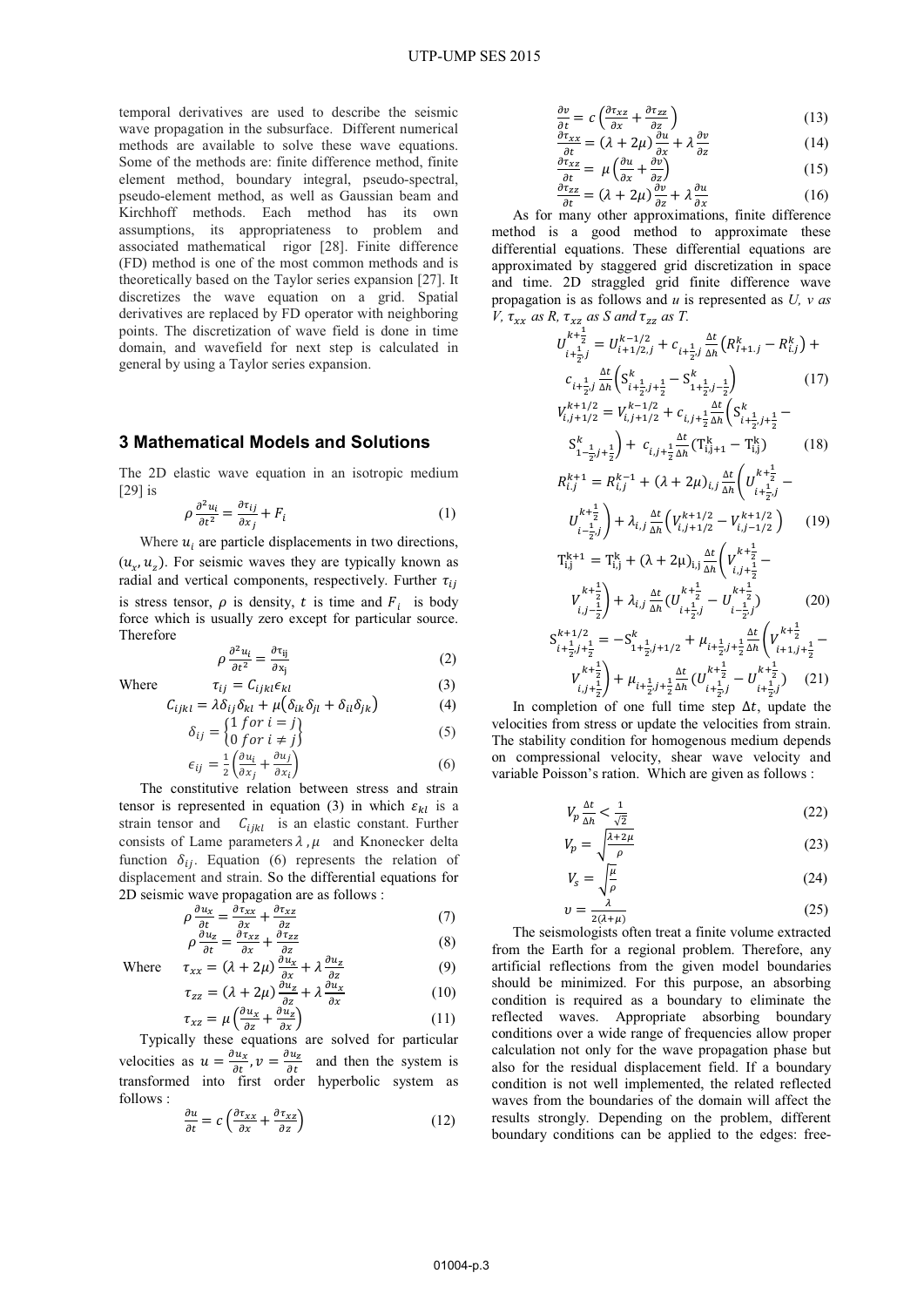surface conditions, absorbing boundaries [30] and Perfectly Matched Layer (PML) absorbing boundary [31] There are a lot of solutions to the boundary condition problems. The most popular boundary condition is "absorbing boundary condition" proposed by Engquist and Majda [32], and Clayton and Engquist [30].

Clayton-Engquist boundary conditions [30] are derived for numerical wave simulation that minimizes the artificial reflections from the isotropic gridded area. Thus the physical behavior of elastic wave propagation is efficiently described in an unbounded domain. These conditions are based on the paraxial approximations of elastic wave equations and also simple to apply for removing the boundary reflections over a wide range of incident angles. The Clayton Engquist boundary conditions are incorporated into 2D algorithms to remove the unwanted reflections from the sides and bottom of computational grid. These conditions absorb the horizontal propagating waves striking the side boundaries and vertically propagating plane waves striking the bottom boundary. The great advantage of these conditions is that they require only a few computations as compare to sponge boundary conditions, which require many points to be effective and full elastic waves have to be solved in the boundaries.

$$
U_z + \frac{v_t}{v_s} = 0\tag{26}
$$

$$
V_z + \frac{v_t}{v_p} = 0 \tag{27}
$$

Where U and V are horizontal and vertical particle velocity;  $V_n$ ,  $V_s$  are P and S wave's velocities, respectively. Using the backward difference operator with respect to z and t in Madariaga-Virieux staggeredgrid scheme, equations  $(26)$  and  $(27)$  can be written as

$$
\frac{v_{i,j}^{k-\frac{1}{2}} - v_{i,j-1}^{k-\frac{1}{2}}}{\Delta z} + \frac{v_{i,j}^{k+\frac{1}{2}} - v_{i,j-1}^{k-\frac{1}{2}}}{v_{s_{i,j}}\Delta t} = 0
$$
\n(28)

$$
\frac{v_{i+\frac{1}{2},j+1/2}^{k-1/2} - v_{i+\frac{1}{2},j-1/2}^{k-1/2}}{\Delta z} + \frac{v_{i+\frac{1}{2},j+1/2}^{k+1/2} - v_{i+\frac{1}{2},j+1/2}^{k-1/2}}{v_{pi_{i+\frac{1}{2},j+1/2}}\Delta t} = 0 \quad (29)
$$

Here  $(i, j)$  is the space grid index; k is the time grid index. From the formulae, particle velocities at time  $k+1/2$  are calculated from the data at time  $k-1/2$ .

In seismology the generalized radon transform is defined as the integrals of amplitude

$$
u(\tau, q) = \int_{-\infty}^{+\infty} d(x, t) dx \tag{30}
$$

Where  $d(x, t) = \tau + q\varphi(x)$ is the original seismogram and  $u(\tau, q)$  will be its Radon transform; x is a spatial variable like offset.  $\varphi(x)$  defines the curvature upon which the transform curve is defined;  $q$  is the slope of curvature;  $\tau$  is the intercept time; and t is two way travel time and  $\omega$  is angular frequency [33]. For the relation between Fourier and Radon transforms, taking a Fourier transform of (30), as

$$
f(q,\omega) = \int_{-\infty}^{+\infty} u(\tau,q)e^{i\omega\tau}d\tau
$$
 (31)

$$
f(q, \omega) = \int_{-\infty}^{+\infty} d(x, t = \tau + q\varphi(x)e^{i\omega t} d\tau
$$
 (32)

Equation (32) is the 2D Fourier transform [34].

### **4 Results and Discussions**

The seismic reflection method for subsurface imaging has three stages: acquisition, processing and interpretation. Stage1: A group of traces recorded from a common shot point, as shown in Fig.1, the geophones are distributed on the both sides of source also known as split spread or straddled spread. A single shot gather with 30 receivers are placed on the same surface.

*Stage2*: A single linear fracture model by specifying the horizontal distance  $x$  on  $x$ - axis as 2000 m and vertical depth  $z$  in  $y$  axis as 1000 m. The layers have depth in increasing order. The first shot in  $x$  direction is taken at 1000 m with the shot spacing of 25 m. A frequency of 30 Hz and amplitude of signals that vary with time  $t$  is described by using the ricker zero-phase wavelet approximates the dynamite source [35]. The P wave velocity must be in  $(1000 \text{ m/s}$  to 5000 m/s), S wave velocity (500 m/s to 3500 m/s) and relative density in 1.0 to 2.7. A stable criterion for checking the P and S velocities are in range is Poisson's ration. The Poisson's ration must be less than 0.707 and assuming that the signal to noise ratio (SNR) is 1000 i.e. if the SNR is less than 1000 a noise is considered in model. Setting all these parameters according to specifications, the first order partial differential equations are approximated by staggered grid finite difference method. In finite difference, the various parameters of earth material like  $Vp = 2000$  m/s, Vs=700 m/s  $\rho = 2.5$  Kg/m<sup>3</sup> are defined on each node. The sampling rate  $\Delta t$  is 2millisecond and  $\Delta x$ ,  $\Delta z$  is 2.5 m that satisfy the stability condition i.e.

$$
\Delta t < \sqrt{2} \frac{\Delta x}{v_{max}} \tag{33}
$$

The value of  $\Delta x$  or  $\Delta z$  depends on error criterion how closely spatial derivatives are need to be approximated by numerical method and limitation on  $\Delta t$  is determined by courant number for stable 2D finite difference numerical modeling. Such limitations on  $\Delta x$  and  $\Delta t$  make sure the stability of finite difference time stepping technique.

These partial differential equations are solved by setting the certain absorbing boundary conditions i. e. Clayton-Engquist (CE) boundary conditions. These conditions ensure the minimization of edge reflections of modeled seismograms. However, these conditions don't make the gridded area perfectly transparent as small reflections can be seen on common-source gather as shown in Fig.2. The Clayton Engquist boundary conditions assist to solve the partial derivative equations on the edges of model. The top layer is considered as free surface while the left, right and bottom boundaries are fixed for Clayton - Engquist boundary conditions.

After performing this forward modeling the waves are propagated into subsurface. The waves hit the subsurface and recorded by the receivers placed on surface. In Fig.2 the vertical axis is two way travel time while the horizontal axis is offset. The weak subsurface reflections are enhanced by a preprocessed step i.e. automatic gain control (AGC). The zero-offset VSP radial component shows P and S waves and the boundary reflections.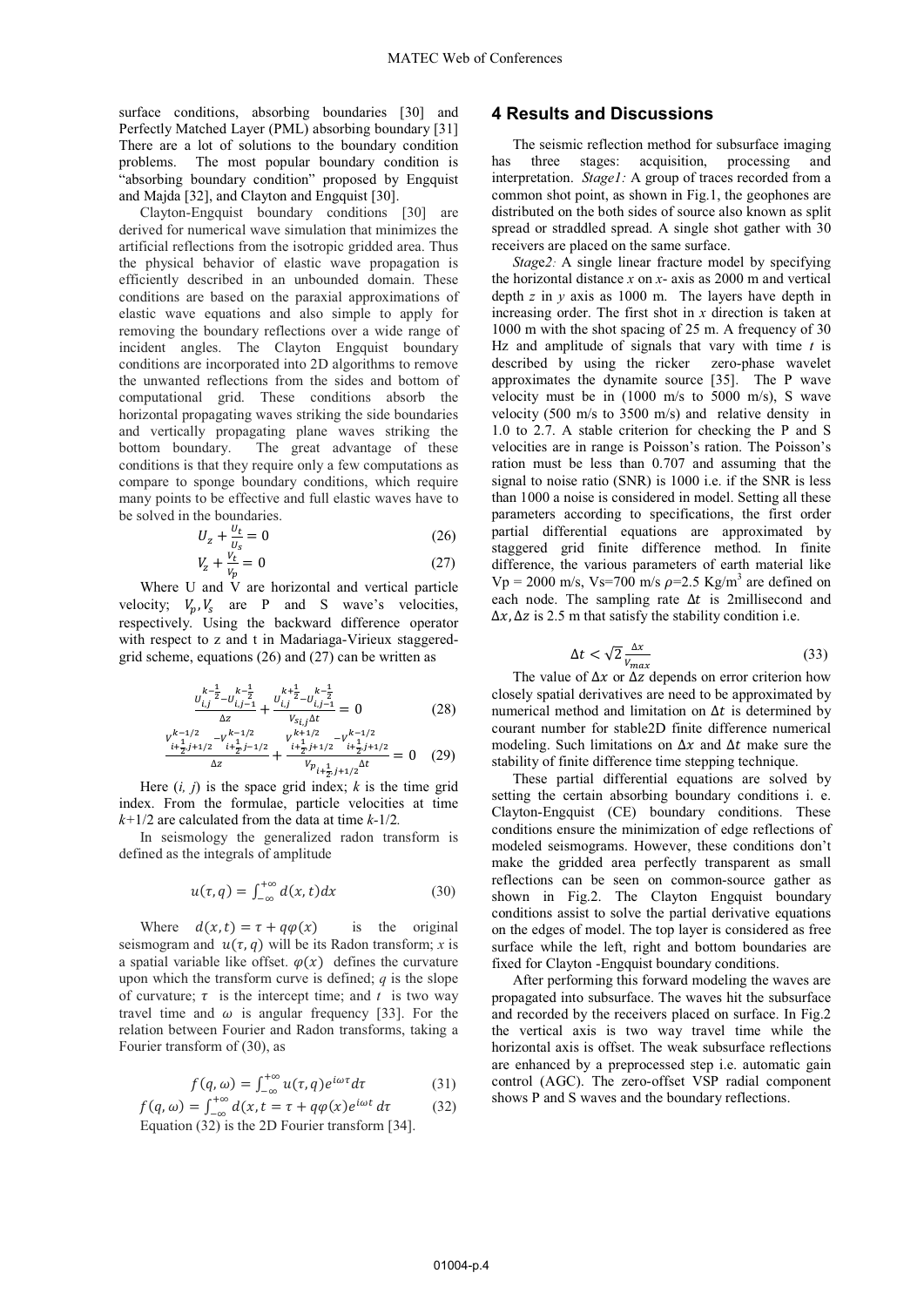

Figure 1. Velocity Model



Figure 2. Radial Component



Figure 3. RFT Synthetic Data



Figure 4. BF-Data

The Radon transform projects a Cartesian coordinate's reflection (offset, travel time) into radial coordinates. In Fig.3 radon transform is applied in the offset-travel time data. The x-axis shows the values of angles  $\Theta$  from 0 to 180 degree while the y-axis represents the perpendicular distance from line of reflection to origin. The midpoint is the distance from center and the angle at which the sum of intensities of wave peaks is taken. Later Fourier transform is employed on radon domain to observe the frequency spectrum and then synthesize back by multiplying with hyperbolic function makes the Radon-Fourier transform for the shear waves reflection. In Fig.4 the Radon-Fourier transform is applied on BF-data by taking its first 100 traces. The xaxis is the angle (degrees), and in y-axis the values in Radon domain, is a slope of line along with position.

The comparison of real and synthetic data on each values of y-axis is carried by using the root mean square (RMS) error of polynomial regression of first order. The minimum the RMS error of real and synthetic data would indicate the nearer shear wave reflection in RFT data. The first order polynomial regression equation is as follows:

$$
y = \alpha + \beta x + \varepsilon \tag{34}
$$

In equation  $(34)$ , y is dependent variable that are amplitude values,  $\alpha$  is intercept i.e. the value of amplitude when all values of independent variable  $x$ (angles) are set to zero.  $\beta$  is regression coefficients for each independent variable and  $\varepsilon$  is random error that follows the normal distribution with mean zero and unit standard deviation. The estimated regression equation for synthetic data for the corresponding y-axis values that have minimum RMS error is.

$$
\hat{v} = -2.239e^{88} + 7.839e^{36}x \tag{35}
$$

With SSE=2.843e<sup>81</sup>, R<sup>2</sup>=0.01057, adjusted R<sup>2</sup>=0.0538 and RMSE=3.986 $e^{39}$ . The term  $-2.239e^{88}$  indicates that at zero degree the amplitude is negative and with the increment in one degree amplitude increases  $7.839e^{36}$ , Sum of Squares of Error (SSE) depicts the total variability in data and  $0 \le R^2 \le 1$ .  $R^2$  shows how much variability has been explained by the fitted model, the nearer to 1 the better the fitted model, however in the presence of noise it can be not to near to 1 or below the zero indicates that model is not fitted well to the data. RMS error is the fitted standard error. Now the equation for real data is as follows :

$$
y = -2.207e^{37} + 2.7983e^{35}x \qquad (36)
$$

With SSE=2.45e<sup>35</sup>, R<sup>2</sup>=0.1363, adjusted R<sup>2</sup>=0.1315 and RMSE= $3.7e^{37}$ .

On the basis of above results, at  $10^{th}$  value in radon domain for all the theta values (0 to 180 degrees) the amplitude values are quite nearer. The RMS error of synthetic and real data shows that the difference between RMS error is not far apart. So in the presence of fracture the shear wave reflection in Radon domain for real and synthetic data is similar.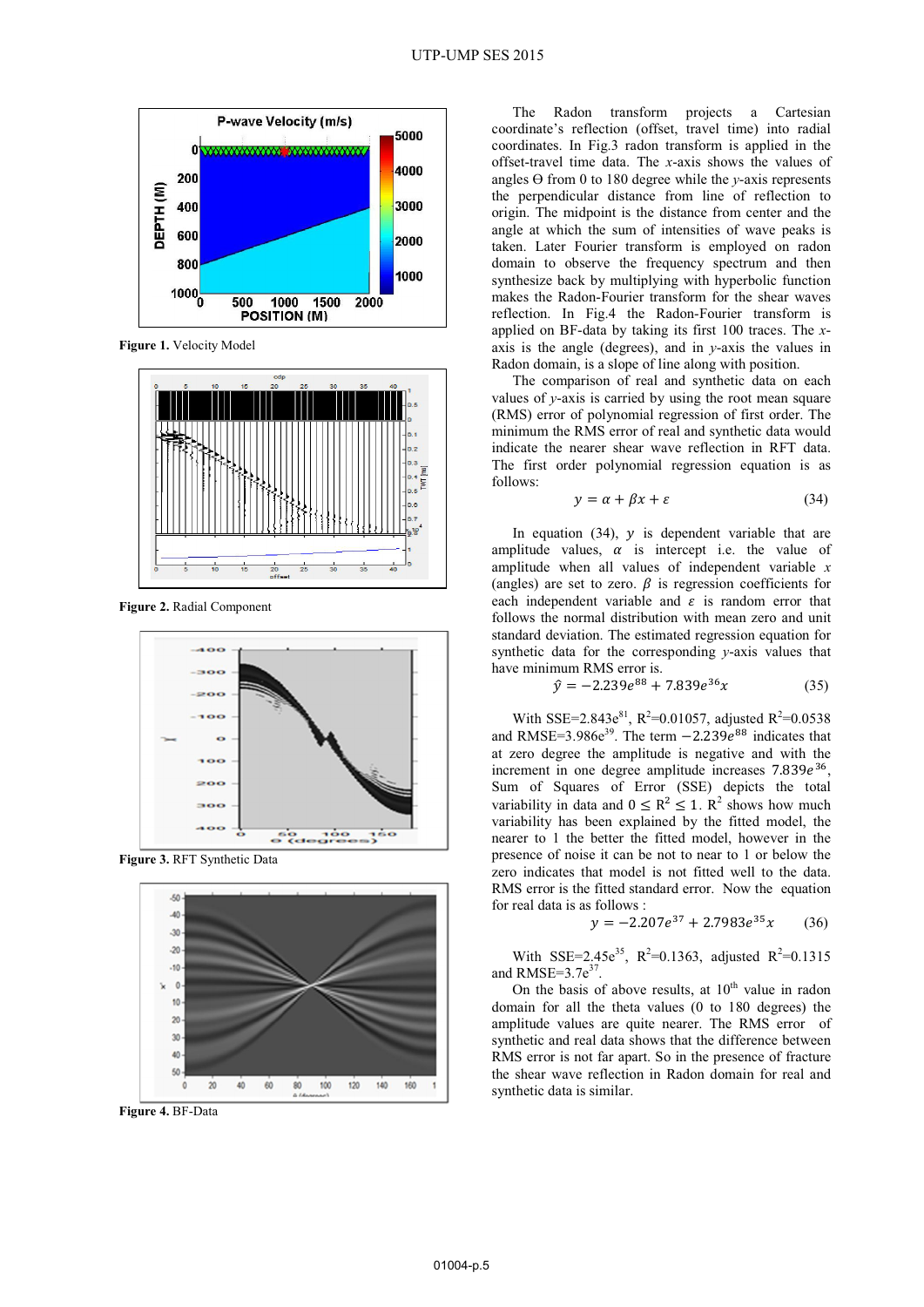# 5 Conclusion

Common depth point (CDP) traces are generated by using the forward modeling. Synthetic data have specific P wave velocity, S wave velocity and density. The weak subsurface reflections are enhanced by using the automatic gain control (AGC), a pre-processing method. The elastic waves are solved by using the finite difference method and with absorbing boundary conditions i.e Clayton Engquist (CE) boundary conditions. As the shear waves split in anisotropic medium, the reflectivity is observed into Radon-Fourier domain. Root mean square (RMS) error values in regression analysis are compared in synthetic and real data. The amplitude values from 0 to 180 degrees are compared for each trace. At the 10<sup>th</sup> trace the Root Mean Square (RMS) error in synthetic and real BF-data are not far apart. This concludes that in presence of fracture at the 10<sup>th</sup> trace the reflectivity is similar in synthetic and real data.

#### **References**

- 1. S. Crampin and S. Peacock, "A review of shearwave splitting in the compliant crack-critical anisotropic Earth," Wave Motion, 41, 59-77,  $(2005).$
- 2. R. Bale, B. Gratacos, B. Mattocks, S. Roche, K. Poplavskii, and X. Li, "Shear wave splitting applications for fracture analysis and improved imaging: Some onshore examples," first break,  $27, (2009).$
- 3. S. Crampin and S. Peacock, "A review of the current understanding of seismic shear-wave splitting in the Earth's crust and common fallacies in interpretation," Wave motion, 45, 675-722, (2008).
- 4. C. M. Keith and S. Crampin, "Seismic body waves in anisotropic media: reflection and refraction at a plane interface," Geophys. J. Int, 49, 181-208, (1977).
- 5. M. Ando, Y. Ishikawa, and F. Yamazaki, "Shear wave polarization anisotropy in the upper mantle beneath Honshu, Japan," J. Geophys. Res: Solid Earth (1978-2012), 88, 5850-5864, (1983).
- 6. L. Vinnik, J. P. Montagner, N. Girardin, I. Dricker, and J. Saul, "Comment on "Shear-wave splitting to test mantle deformation models around Hawaii" by Kristoffer T. Walker, Götz HR Bokelmann, and Simon L. Klemperer," Geophys. Res. Lett, 30, (2003).
- 7. Y. Fukao, "Evidence from core-reflected shear waves for anisotropy in the Earth's mantle,"  $(1984)$ .
- 8. P. G. Silver and W. W. Chan, "Implications for continental structure and evolution from seismic anisotropy," (1988).
- 9. S. Crampin and Y. Gao, "A review of techniques for measuring shear-wave splitting above small earthquakes," Phys. Earth. Planet. In, 159, 1-14,  $(2006).$
- 10. S. Crampin and D. W. King, "Evidence for anisotropy in the upper mantle beneath Eurasia from the polarization of higher mode seismic surface waves," Geophys. J. Int, 49, 59-85,  $(1977)$ .
- 11. M. Ando, Y. Ishikawa, and H. Wada, "S-wave anisotropy in the upper mantle under a volcanic area in Japan,"  $(1980)$ .
- 12. P. Bernard and A. Zollo, "Inversion of nearsource S polarization for parameters of doublecouple point sources," B. Seismol. Soc. Am, 79, 1779-1809, (1989).
- 13. J. E. Vidale, "Complex polarization analysis of particle motion," B. Seismol. Soc. Am, 76, 1393-1405, (1986).
- 14. Y. Gao, P. Hao, and S. Crampin, "SWAS: A shear-wave analysis system for semi-automatic measurement of shear-wave splitting above small earthquakes," Phys. Earth. Planet. In, 159, 71-89, (2006).
- 15. X. R. Shih, R. P. Meyer, and J. F. Schneider, "An automated, analytical method to determine shear-wave splitting," Tectonophysics, 165, 271-278, (1989).
- 16. R. C. Aster, P. M. Shearer, and J. Berger, "Quantitative measurements of shear wave polarizations at the Anza seismic network, southern California: Implications for shear wave splitting and earthquake prediction," J. Geophys. Res: Solid Earth (1978-2012), 95, 12449-12473, (1990).
- 17. P. G. Silver and W. W. Chan, "Shear wave splitting and subcontinental mantle deformation," J. Geophys. Res: Solid Earth  $(1978-2012)$ , 96, 16429-16454, (1991).
- 18. N. Teanby, J.-M. Kendall, and M. Van der Baan, "Automation of shear-wave splitting measurements using cluster analysis," B. Seismol. Soc. Am, 94, 453-463, (2004).
- 19. C.-F. Shieh, "Estimation of shear-wave splitting time using orthogonal transformation," Geophysics, 62, 657-661, (1997).
- 20. H. Dai and C. MacBeth, "Split shear-wave analysis using an artificial neural network," First Break, vol. 12, 605-613, 1994.
- 21. F. Colonna, G. Easley, K. Guo, and D. Labate, "Radon transform inversion using the shearlet representation," Acha, 29, 232-250, Sep (2010).
- 22. S. R. Deans, The Radon transform and some of its applications: Courier Corporation, (2007).
- 23. Y. J. Gu and M. Sacchi, "Radon transform methods and their applications in mapping mantle reflectivity structure," Surv. Geophys, 30, 327-354, (2009).
- 24. Y. Luo, J. Xia, R. D. Miller, Y. Xu, J. Liu, and Q. Liu, "Rayleigh-wave dispersive energy imaging using a high-resolution linear Radon